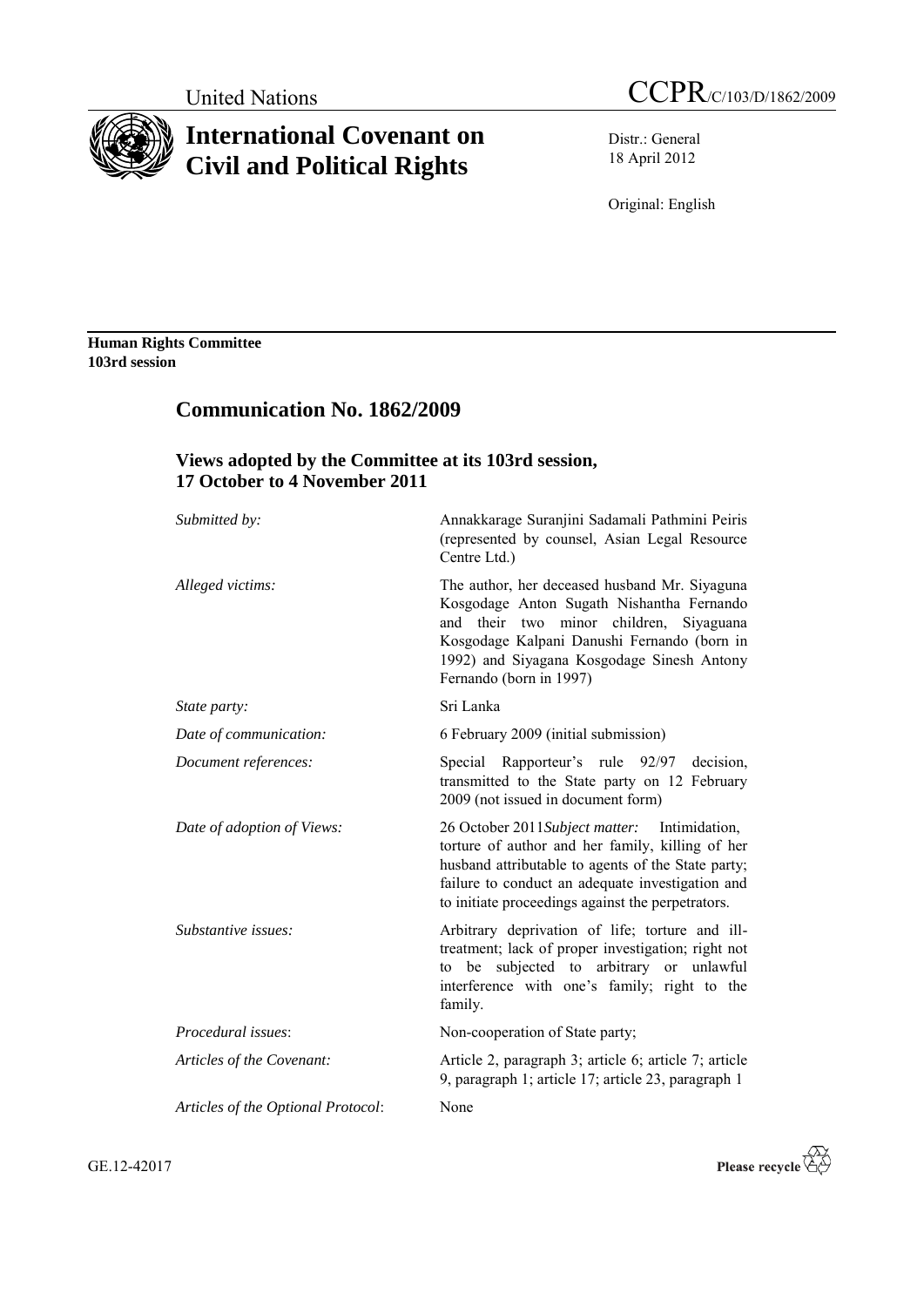# **Annex**

# **Views of the Human Rights Committee under article 5, paragraph 4, of the Optional Protocol to the International Covenant on Civil and Political Rights (103rd session)**

concerning

## **Communication No. 1862/2009\***

| Submitted by:          | Annakkarage Suranjini Sadamali Pathmini Peiris<br>(represented by counsel, Asian Legal Resource)<br>Centre Ltd.)                                                                                                                                              |
|------------------------|---------------------------------------------------------------------------------------------------------------------------------------------------------------------------------------------------------------------------------------------------------------|
| Alleged victims:       | The author, her deceased husband Mr. Siyaguna<br>Kosgodage Anton Sugath Nishantha Fernando<br>and their two minor children, Siyaguana<br>Kosgodage Kalpani Danushi Fernando (born in<br>1992) and Siyagana Kosgodage Sinesh Antony<br>Fernando (born in 1997) |
| <i>State party:</i>    | Sri Lanka                                                                                                                                                                                                                                                     |
| Date of communication: | 6 February 2009 (initial submission)                                                                                                                                                                                                                          |
|                        |                                                                                                                                                                                                                                                               |

*The Human Rights Committee*, established under article 28 of the International Covenant on Civil and Political Rights,

*Meeting on* 26 October 2011,

*Having concluded* its consideration of communication No. 1862/2009, submitted to the Human Rights Committee on behalf of Ms. Annakkarage Suranjini Sadamali Pathmini Peiris, Mr. Siyaguna Kosgodage Anton Sugath Nishantha Fernando, and their two minor children, Siyaguana Kosgodage Kalpani Danushi Fernando (born in 1992), and Siyagana Kosgodage Sinesh Antony Fernando (born in 1997), under the Optional Protocol to the International Covenant on Civil and Political Rights,

*Having taken into account* all written information made available to it by the author of the communication,

*Adopts the following*:

## **Views under article 5, paragraph 4, of the Optional Protocol**

1.1 The author of the communication is Ms. Annakkarage Suranjini Sadamali Pathmini Peiris. She submits the communication on behalf of her husband, Mr. Siyaguna Kosgodage Anton Sugath Nishantha Fernando, deceased on 20 September 2008, on her own behalf,

<sup>\*</sup> The following members of the Committee participated in the examination of the present communication: Lazhari Bouzid, Christine Chanet, Ahmad Amin Fathalla, Cornelis Flinterman, Yuji Iwasawa, Rajsoomer Lallah, Zonke Zanele Majodina, Iulia Antoanella Motoc, Gerald L. Neuman, Michael O'Flaherty, Rafael Rivas Posada, Fabían Omar Salvioli, Krister Thelin and Margo Waterval.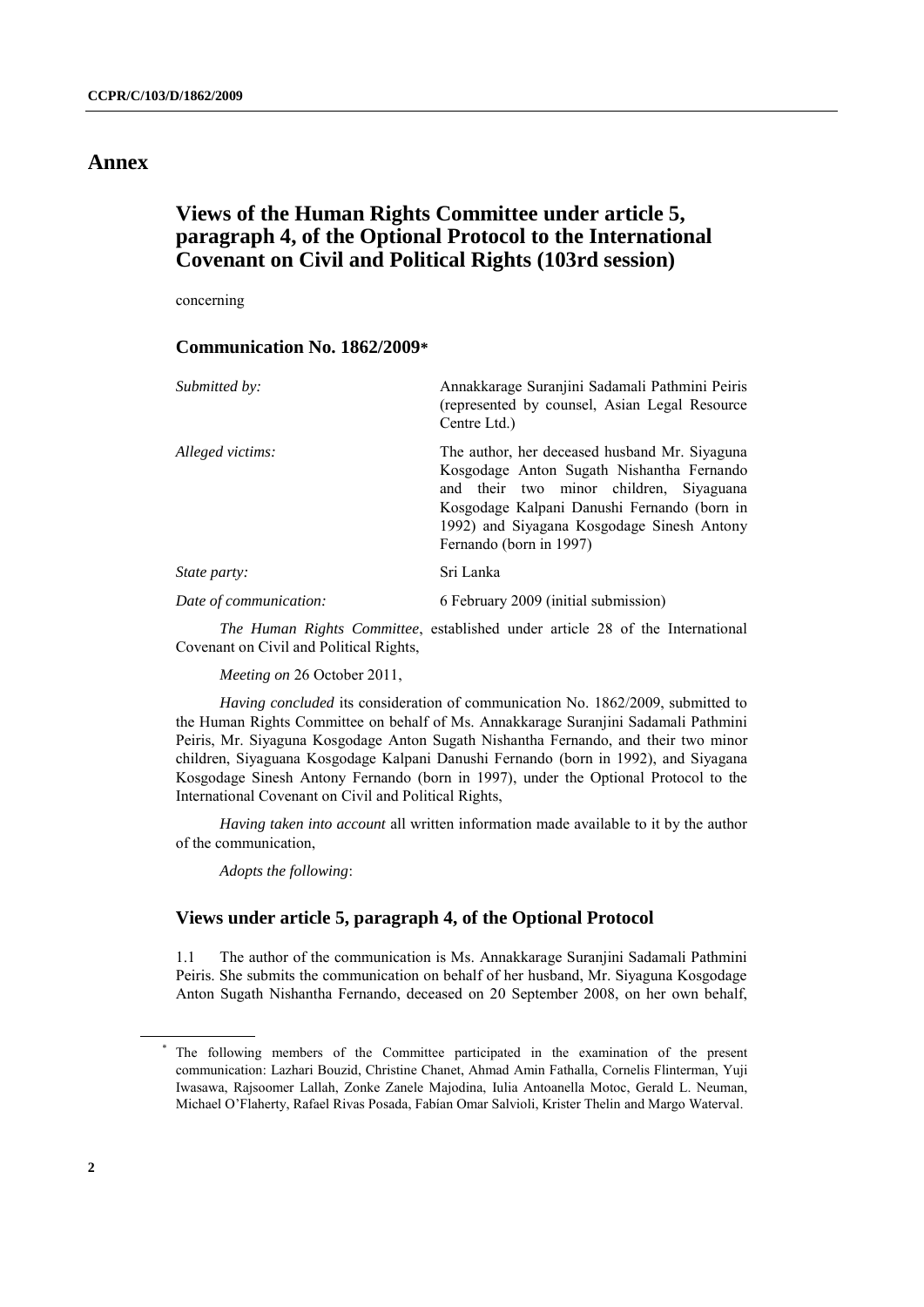and on behalf of their two minor children, Siyaguana Kosgodage Kalpani Danushi Fernando and Siyagana Kosgodage Sinesh Antony Fernando. The author claims that she and her family are the victims of violations of article 6, read in conjunction with article 2, paragraph 3; article 7, read in conjunction with article 2, paragraph 3; article 9, paragraph 1, read in conjunction with article 2, paragraph 3; article 17 and article 23, paragraph 1, of the Covenant by the Democratic People's Republic of Sri Lanka ("Sri Lanka"). She is represented by the Asian Legal Resource Centre Ltd.

1.2 On 12 February 2009, the Committee, acting through its Special Rapporteur for New Communications, and pursuant to rule 92 of its rules of procedure, requested the State party to take measures to ensure the protection of Ms. Annakkarage Suranjini Sadamali Pathmini Peiris and her family while her case was under consideration by the Committee. This request was reiterated on 15 September 2009. The State party has not responded to either of these requests by the Committee.

#### **The facts as presented by the author**

2.1 The author and her husband, Mr. Siyaguna Kosgodage Anton Sugath Nishantha Fernando, purchased a lorry on 24 May 2003 from M.P., then officer in charge of the Kochikade police station. The officer sold the lorry to the author and her husband, giving them to believe that he was the legitimate owner of the vehicle. Later, it was revealed that the lorry was a stolen vehicle, and that the officer had changed its registration plate before selling it to the author and her husband. When they learned of his fraudulent conduct, the author and her husband filed a complaint against M.P., and a disciplinary inquiry was initiated against him. Once the inquiry started, the officer and several of his colleagues tried to threaten the author and her husband, asking them to withdraw their complaint. The officer was indicted in December 2005, but died in the same month. Because of this initial complaint filed, a number of police officers started considering the author and her husband as a threat.

2.2 A fabricated complaint was made by the Negombo police against the author's husband in 2003, when he had visited the police station to register a complaint against three local thugs who had robbed him in the street. Instead of recording his complaint, the police accused him of reporting a false crime. The author's husband filed a complaint before the Human Rights Commission of Sri Lanka, requesting intervention in his case, but no action followed. The officer in charge of the Negombo police station, M.D., demanded a bribe of 20,000 Sri Lanka rupees<sup>1</sup> from the author's husband. The latter refused to pay, and instead filed a further complaint before the National Police Commission (NPC) against the officer. No action followed. On 11 June 2004, the author and her husband gave a statement before the Bribery Commission. The Commission only initiated proceedings against Officer M.D. two years later. The procedure<sup>2</sup> is still pending before the Colombo High Court. According to the author, this new incident rallied several police officers close to M.D. against the author and her family.

2.3 In 2006, the Superintendent of Police in Negombo, M., summoned the author and her husband to his office, on the pretext that their statements needed to be recorded in the departmental inquiry against M.D. At the Superintendent's office however, the author and her husband were intimidated, and were threatened that unless they immediately withdrew their complaint against M.D., they would pay a heavy price for opposing the police. No statement was recorded. After this incident, the author and her husband filed a complaint against Superintendent M..

<sup>1</sup> Approximately 180 United States dollars.

 $2$  Registered as B/1658/2006.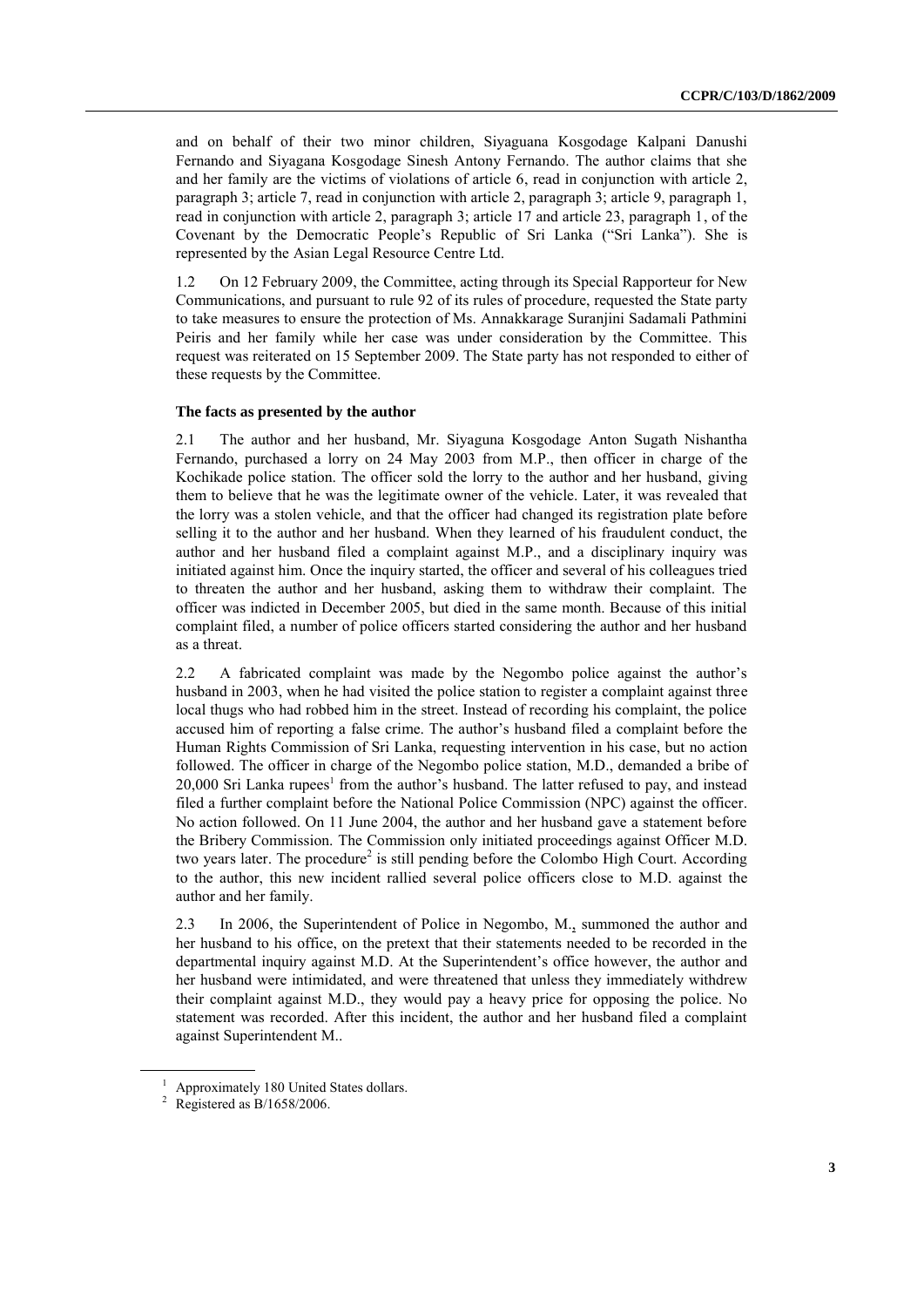2.4 In the same year, the author and her husband went to the Negombo police station regarding a document concerning one of their vehicles. At the police station, they met with Chief Inspector N., as well as another officer who introduced himself as an officer attached to the Crime Branch. Instead of assisting them, the two officers shouted at and insulted the couple, ordering them not to come to the Negombo police station any more if they cared for their lives. The officers also stated that if they wished to stay alive, they had to withdraw the complaints they had filed against several police officers. After this incident, the author and her husband filed a further complaint against the Chief Inspector and the accompanying officer of the Negombo police station before the Office of the Deputy Inspector General in relation to the death threats received, asking for an investigation. To their surprise, the Deputy Inspector General directed this complaint to Superintendent M., against whom the couple had already filed a complaint.

2.5 In 2006, under the pretext of recording a statement related to the complaint against Superintendent M., the author and her husband were summoned to the office of the Senior Superintendent of Police, where they were verbally abused and threatened that they would be murdered if they maintained their complaints, asking them to withdraw complaints against officers M.D. and M.. The couple then filed a further complaint before the Deputy Inspector General's office, requesting an investigation into the incident, and seeking protection for their family. No action was taken in response to this complaint.

2.6 On 10 September 2006, after the author and her husband had gone to the market by motorcycle, they were approached by a police officer, who asked them why they were not wearing helmets. The couple replied that they did not need to, as they were not riding their motorcycle. Another officer then approached them, and asked them to immediately withdraw their complaint against Superintendent M., seized the keys to the motorcycle, and threatened to arrest the author's husband. The same day, the couple were arrested, and a false case was registered against them, but they were subsequently released on bail by the Negombo Magistrate Court.

2.7 On 23 September 2007, the lawyer who assisted the author and her children to deliver their statements was threatened over the telephone by an unknown person. The caller threatened to murder her if she further assisted the author and her family. Similar calls were made to the Right to Life, a local human rights organization. The author and her family started living in hiding.

2.8 On 12 November 2007, two police officers, Sub-Inspector A. and Constable D., came to the author's house, requesting her and her husband not to submit evidence against Officer M.D. at the Colombo High Court on  $14$  November  $2007$ .<sup>3</sup> The officer further insulted and threatened to kill the author's husband. Officer A. then slapped the author's husband's face. The author's husband asked his daughter to write down the number of the officer's licence plate, but the officer drove towards her and hit her with his motorcycle, knocking her to the ground. Six additional officers were called to the author's house. Fearing for their lives, the author immediately contacted the Bribery Commission, seeking help. The officer who attended the call informed the author that he would relay the information to the Headquarter Inspector<sup>4</sup> for intervention. Headquarter Inspector S. arrived at the author's house accompanied by 50 officers, 20 of whom entered the house, and assaulted the entire family. The author's husband was attacked, fell to the ground and lost consciousness. The officers continued hitting and kicking him, while others assaulted the

<sup>&</sup>lt;sup>3</sup> Proceedings registered under B/1658/2006, and initiated before the Colombo High Court, further to the transfer of the couple's complaint against Officer M.D. by the Bribery Commission, *supra,* para. 2.2.

<sup>&</sup>lt;sup>4</sup> Who reports to the police headquarters in Colombo, rather than to the local police station.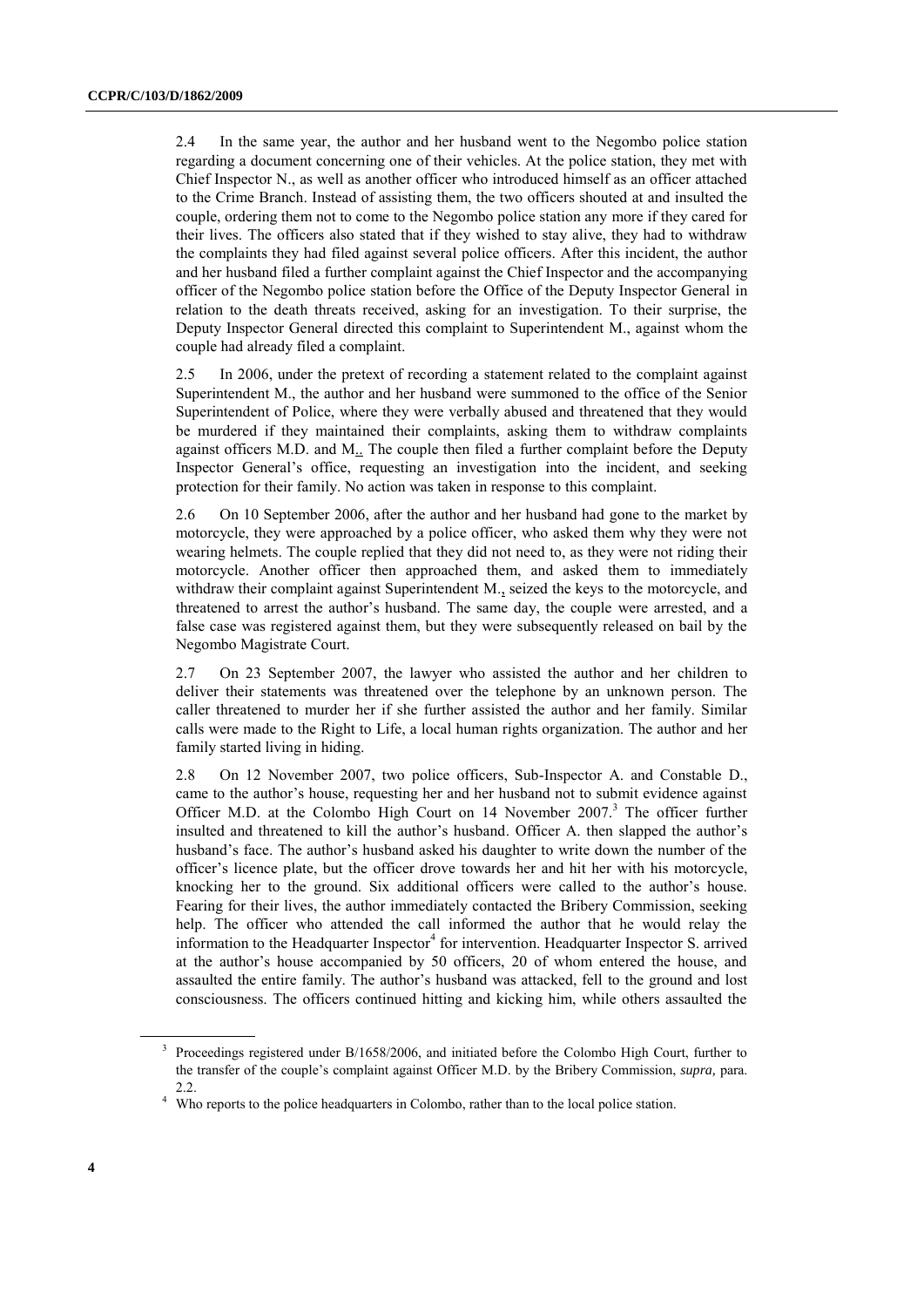author. The Headquarter Inspector hit her on the face with a pistol, and another punched and hit the face of her 10-year-old son against the wall. The author, her husband and their daughter were then forced into the police vehicle. One officer tried to undress the author's daughter.

2.9 Following the incident,<sup>5</sup> the author filed a complaint before the Supreme Court of Sri Lanka for acts of torture, and thereby a breach of their fundamental rights against 13 police officers, including senior superintendents of the Negombo police, inspectors, subinspectors, sergeants and constables. The case is still pending before the Supreme Court.<sup>6</sup>

2.10 The author and her daughter were hospitalized at the Negombo hospital. The author was hospitalized for five days, and later needed to undergo surgery on her fractured nose. The police denied medical help to the author's husband. While the author and her daughter were in the hospital, the police charged the entire family with obstruction to police duties. The family obtained bail. The author alleges that as a result of the assault she suffered several injuries and contusions to her face, jaw and teeth.

2.11 On 23 June 2008, four persons in a lorry ordered the author and her husband to stop near Chilaw at Dalupata Bridge on the Colombo road. These included N.N. and N.M. (N.N was an army deserter with a criminal record), who shouted that they were under instruction by the Negombo police to kill them. The author and her husband were frightened and immediately returned home. Shortly after, they found N.N. and N.M. along with two other persons in front of their house, asking her to open the gate, threatening to kill them the next day should they refuse to withdraw their complaint. The author and her husband later went to the office of the Deputy Inspector General (Crimes) and lodged a complaint about the incident.<sup>7</sup> The author's husband also filed an affidavit before the police the next day about the incident. The incident was reported to the Asian Human Rights Commission (AHRC), which wrote on 24 June 2008 to the Minister of Disaster Management and Human Rights in Colombo, seeking an intervention. The AHRC also submitted a communication to the United Nations Special Rapporteur on torture.

2.12 On 20 September 2008, while the author's husband and their son were inside their lorry at Dalupota junction near their house, two masked individuals approached them and fired two shots from a small firearm at the author's husband. The first shot missed him, but the second entered his head through the ear, killing him instantly. The assassins left the scene in the same vehicle in which they had arrived. The author's husband was declared dead at the hospital shortly afterwards.

2.13 On 11 November 2008, the author filed an affidavit at the Negombo Magistrate's Court, alleging that there were serious threats against her and her family in relation to her pursuit of her complaints of bribery and torture instituted against police officers. On 7 December 2008, the author filed another affidavit at the Paliyagoda Police Station, stating that she and her children were finding it extremely difficult to live in hiding since no investigation had been carried out regarding her husband's murder, and that his murderers were searching for the author and her children to assassinate them. The author stressed in the affidavit that the reason why the murderers of her husband had not been identified or arrested was because the murder had been organized by the police officers who had threatened the author and her family on various occasions.

<sup>&</sup>lt;sup>5</sup> The author did not specify whether they were detained, nor how long they were under arrest.

<sup>6</sup> Case SCFR 446/2007, filed against: the Senior Superintendent of Negombo police, P.V., Superintendent M., Headquarter Inspector S. L., Inspectors of Police S., S.L. and P., Sub-Inspectors of police A., R. N.H., L., Police Sergeant S. L. and Police Constable D.

<sup>7</sup> Complaint registered under number SIIV 345/266.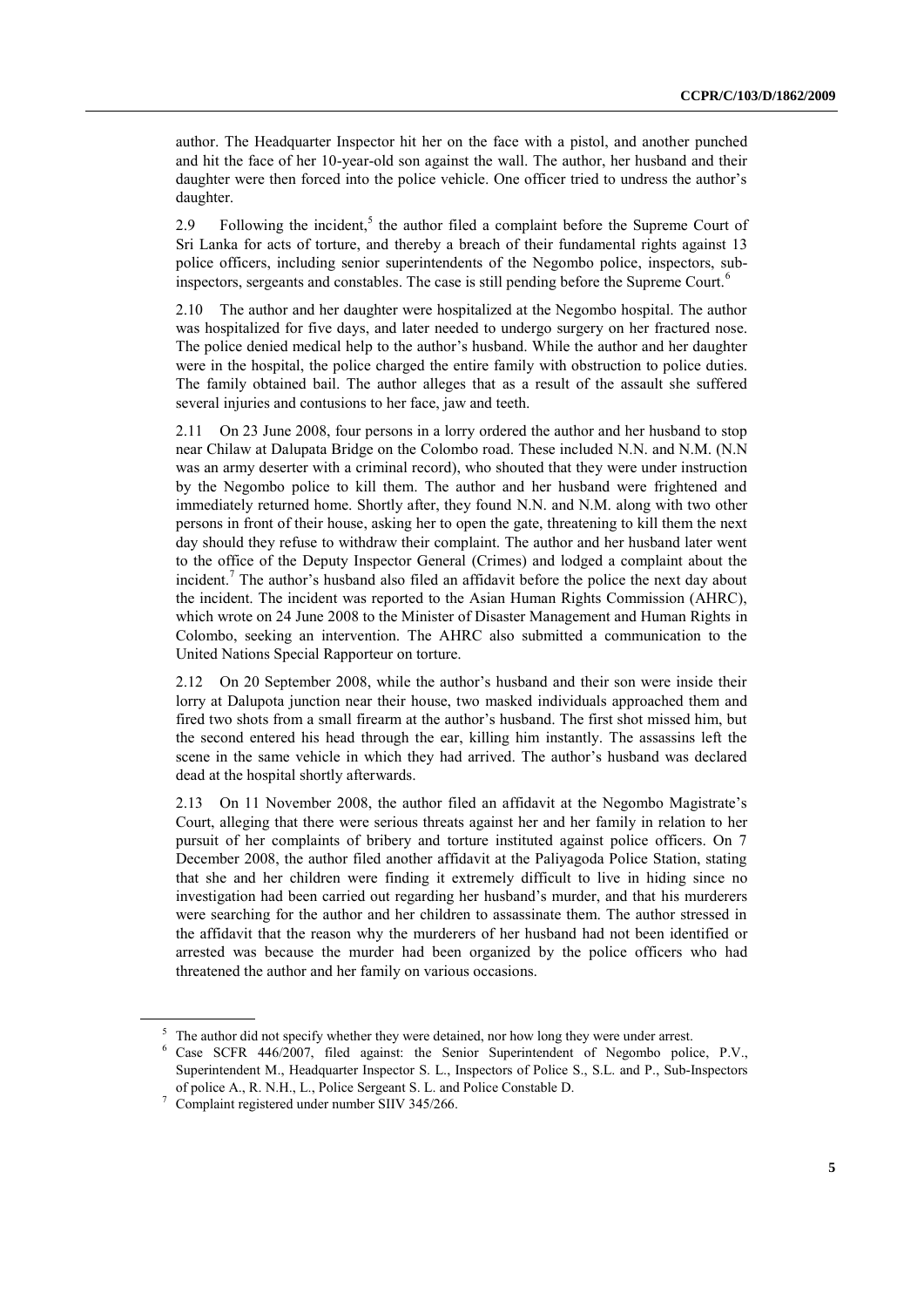2.14 On 24 January 2009, the Right to Life organization received a call from Colombo, threatening staff assisting the author in her complaints of murder should they continue to do so. The President of the organization filed a complaint to the Inspector General of Police in this regard, but no proper investigation has so far been undertaken.

2.15 On 27 January 2009, while the author's lawyer was at the Negombo Police Station to file a complaint on her behalf, and to seek protection for her and her children, one of the police officers in the Supreme Court fundamental rights application filed by the author  $(Mr. B.)<sup>8</sup>$  verbally abused him, and threatened that he would also be killed if he continued helping the author. The officer assaulted the lawyer, threatening him with death if he came back to the police station, and coercing him to withdraw all the complaints against the police officers, including that regarding bribery, the fundamental rights application, and the complaints filed at various stages against police officers for threats received by the author and her family, as well as the complaint for torture. Fearing for his life, the lawyer left the police station.

2.16 After the incident, the lawyer filed a complaint before various authorities in Sri Lanka, including the Bar Association, but no investigation has been initiated. On 30 January 2009, an unknown arsonist set fire to his office. On 27 September 2008, two grenades were hurled into the house of another lawyer, whose name appears in the author's fundamental rights application. No proper investigation has been carried out into these incidents.

#### **The complaint**

3.1 The author contends that the facts described constitute violations of article 6, read in conjunction with article 2, paragraph 3; article 7, read in conjunction with article 2, paragraph 3; article 9, paragraph 1, read in conjunction with article 2, paragraph 3; article 17 and article 23, paragraph 1, of the Covenant.

3.2 Regarding article 6, the author stresses that after the incident of 12 November 2007, when she and her family were publicly assaulted, they persistently sought help from the authorities. Even though they were filing complaint after complaint, the threats intensified, culminating in the murder of the author's husband. The author stresses that the lack of affirmative action by the State party to safeguard her life and that of her family, in particular her husband's, violates their rights guaranteed under article 6, read in conjunction with article 2, paragraph 3, of the Covenant. $\frac{9}{2}$ 

3.3 Concerning article 7, the author claims that they were severely tortured on 12 November 2007, causing her daughter's and her own hospitalization. The author stresses that in addition to these acts of torture, the family has been forced to live in hiding due to continuous threats to their lives from the police, which continued after her husband's death. Additionally, all those who have associated themselves with the author and her family have run considerable risks to their lives. The author contends that even though torture is recognized as a crime in Sri Lanka,<sup>10</sup> no one has been punished in relation to her case, and her fundamental rights application filed before the Supreme Court remains pending. She alleges that the lack of redress for acts of torture suffered amounts to a violation of article 7, read in conjunction with article 2, paragraph 3, of the Covenant with regard to her family.

<sup>8</sup> S*upra,* para 2.9.

<sup>9</sup> The author refers to communication No. 90/1981 *Luyeye Magana ex-Philibert* v*. Zaire,* Views adopted on 21 July 1983, para. 8.

 $10$  Act Number 22 (1994).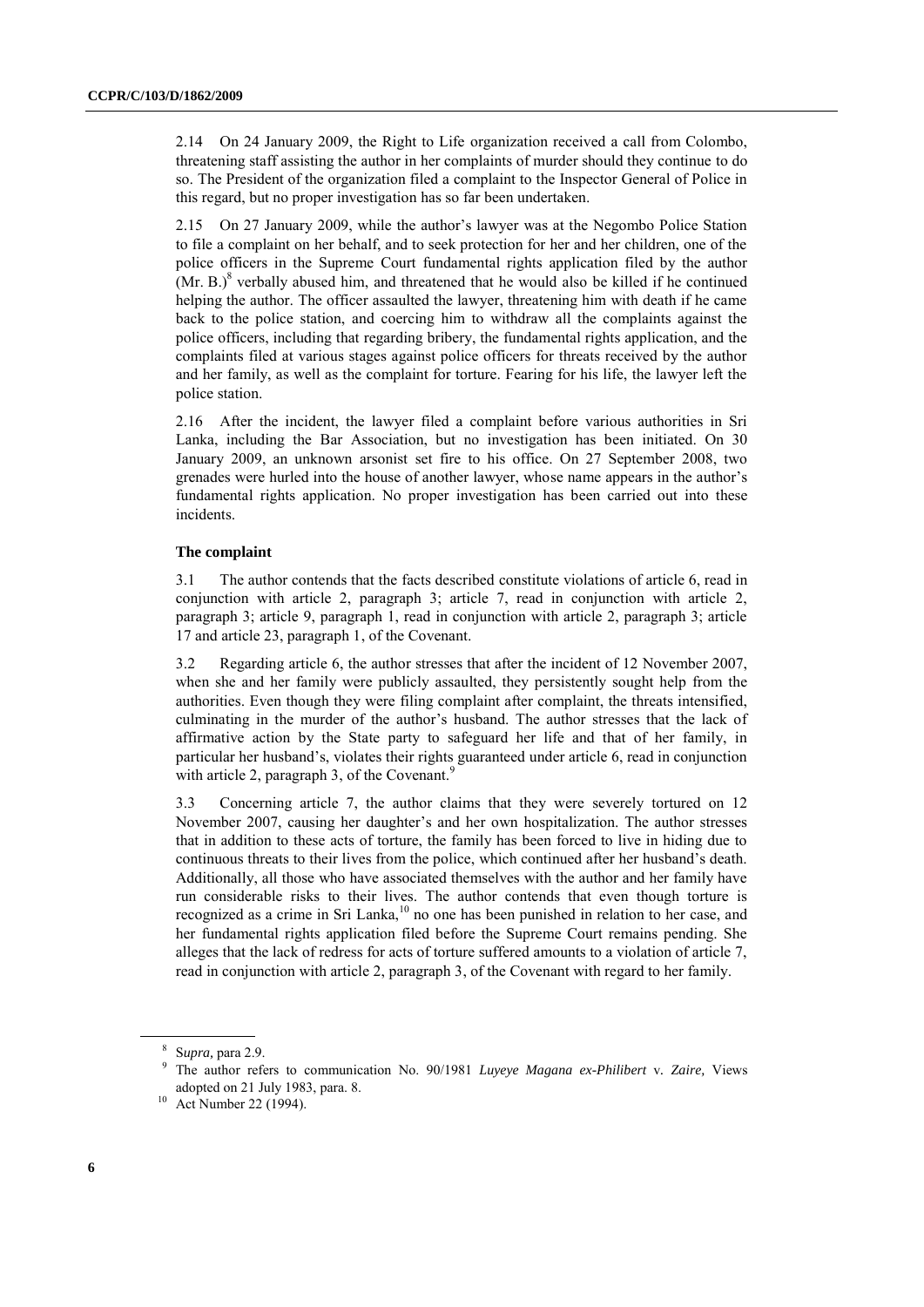3.4 With regard to article 9, paragraph 1, and stressing that her case is not an isolated incident in Sri Lanka, the author contends that by failing to take adequate action for the protection of the security of her family, the State party has breached article 9, paragraph 1, read in conjunction with article 2, paragraph 3, of the Covenant in their regard.

3.5 The author further alleges that the State party breached articles 17 and 23, paragraph 1, stressing that since 2004 they have been harassed by police officers by means of threatening telephone calls and visits. She contends that this has interfered with their peaceful enjoyment of life, and that despite several requests for protection, the threats intensified, culminating with the murder of her husband. The author also recalls that her family life has to date been marked by financial and emotional uncertainty, and that the children have been prevented from attending school, thereby denying them their right to education, and their family rights protected under article 17 and article 23, paragraph 1, of the Covenant.

3.6 Regarding exhaustion of domestic remedies, the author stresses that despite a dozen complaints filed before various State party authorities, including the President of Sri Lanka; the Chief Justice of the Supreme Court of Sri Lanka; the Minister of Disaster Management and Human Rights and the secretary of this ministry; the Inspector General of Police; the Deputy Inspector General of Police; the National Police Commission; the Human Rights Commission of Sri Lanka and the Magistrate's Court of Negombo, her husband was murdered, further threats continued to be received, no one has been arrested in connection with the events, and no investigation undertaken. Human rights defenders and lawyers assisting the family have themselves been threatened. In this context, the author stresses that the lack of progress in the proceedings, together with the fact that the alleged perpetrators have pursued their functions as police officers, have resulted in the de facto immunity of perpetrators to any proceedings. She adds that it is highly unlikely that any credible proceedings will be initiated, in light of the lack of effectiveness and delays in the proceedings in her case,<sup>11</sup> assessed in light of the general lack of domestic remedies<sup>12</sup> available to the complainant to be exhausted in Sri Lanka. The author therefore concludes that domestic remedies have been demonstrated to be ineffective, and that she should not be requested to pursue them further for her communication to be admissible before the Committee.

#### **Further submission from the author**

4.1 On 10 September 2009, the author informed the Committee that she had received a threat during time she spent in India, between 13 June and 26 August 2009, and that the danger had escalated since the family's return to Sri Lanka on the expiration of their visas. On 7 September 2009, the author's vehicle was chased by another car, when she was driving back from a court appearance. She also received a number of anonymous phone calls, which informed her that her house would be burnt, and that her family would be murdered. The author also informed the Committee that despite its request for interim measures of protection on her behalf, the State party had not taken any steps in this regard.

<sup>11</sup> The author refers to communications No. 59/1996, *Encarnación Blanco Abad* v. *Spain*, decision adopted on 14 May 1998, paras. 8.2 and 8.6, and No. 60/1996, *M'barek* v. *Tunisia*, decision adopted on 10 November 1999, para. 11.6.

<sup>&</sup>lt;sup>12</sup> The author stresses that in Sri Lanka, it is common for investigations to suffer long delays and illegal interventions by corrupt officers at various levels, due to the collapse of the rule of law regime in the country. She adds that the consistent position taken by the Government of Sri Lanka is that due to 28 years of armed conflict, criminal investigations as required by law are not possible as of now. Only two cases are known to the author in which perpetrators have been sentenced for engaging in torture in Sri Lanka.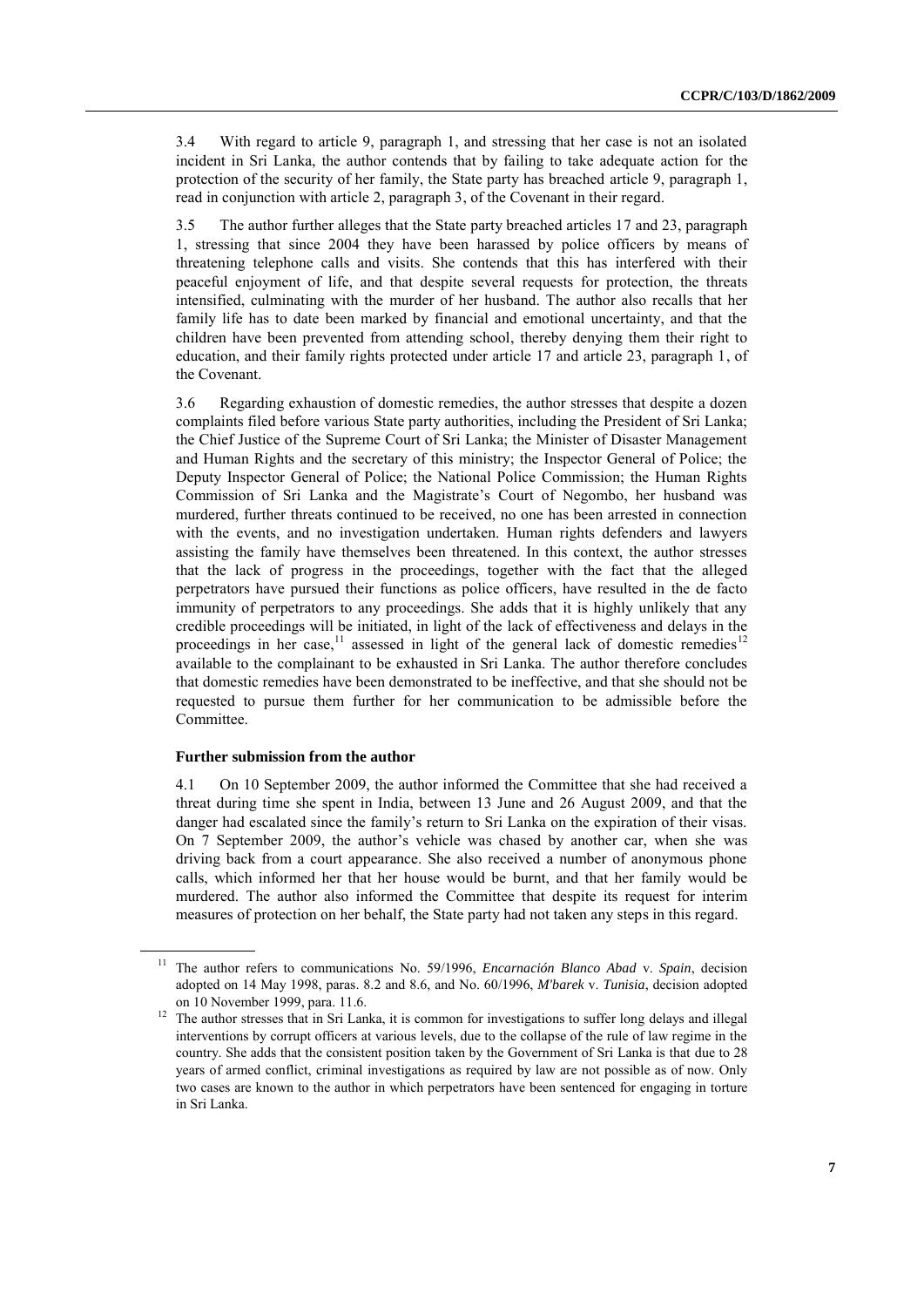4.2 On 15 September 2009, the above-mentioned information from the author was shared with the State party, along with a reminder of the Committee's request, pursuant to rule 92 of its rules of procedure, to the State party to take measures to ensure the protection of the author and her family while her case is under consideration by the Committee.

#### **State party's failure to cooperate**

5.1 By notes verbales of 15 September 2009, 24 February 2010 and 24 January 2011, the State party was requested to submit information to the Committee on the admissibility and merits of the communication. The Committee notes that this information has not been received. The Committee regrets the State party's failure to provide any information with regard to admissibility or the substance of the author's claims. It recalls that article 4, paragraph 2, of the Optional Protocol obliges States parties to examine in good faith all allegations brought against them, and to make available to the Committee all information at their disposal. In the absence of a reply from the State party, due weight must be given to the author's allegations, to the extent that they are substantiated.

5.2 The Committee further notes with regret that the State party has failed to respond to its request, made pursuant to rule 92 of its rules of procedure, to take measures to ensure the protection of the author and her family while her case is under consideration by the Committee. It recalls that interim measures are essential to the Committee's role under the Optional Protocol, and that flouting of the rule undermines the protection of Covenant rights through the Optional Protocol.

#### **Issues and proceedings before the Committee**

#### *Consideration of admissibility*

6.1 Before considering any claim contained in a communication, the Human Rights Committee must, in accordance with article 93 of its rules of procedure, decide whether or not it is admissible under the Optional Protocol.

6.2 The Committee has ascertained that the same matter is not being examined under another procedure of international investigation or settlement for the purposes of article 5, paragraph 2 (a), of the Optional Protocol.

6.3 In the absence of any submission by the State party on the admissibility of the communication, and noting the author's statement that domestic remedies have proven to be ineffective, the Committee declares the communication admissible, in as far as it appears to raise issues under article 6, read in conjunction with article 2, paragraph 3; article 7, read alone and in conjunction with article 2, paragraph 3; article 9, paragraph 1; article 17 and article 23, paragraph 1, of the Covenant.

#### *Consideration of the merits*

7.1 The Human Rights Committee has considered the present communication in the light of all the information made available to it, as provided in article 5, paragraph 1, of the Optional Protocol. It recalls that in the absence of a reply from the State party, due weight must be given to the author's allegations, to the extent that they are substantiated.

7.2 Regarding the author's claim under article 6, the Committee recalls that the right to life is the supreme right, from which no derogation is permitted.<sup>13</sup> It further recalls that

<sup>13</sup> General comment No. 6 (1982) on the right to life, *Official Records of the General Assembly, Thirtyseventh Session, Supplement No. 40* (A/37/40), annex V, para. 1.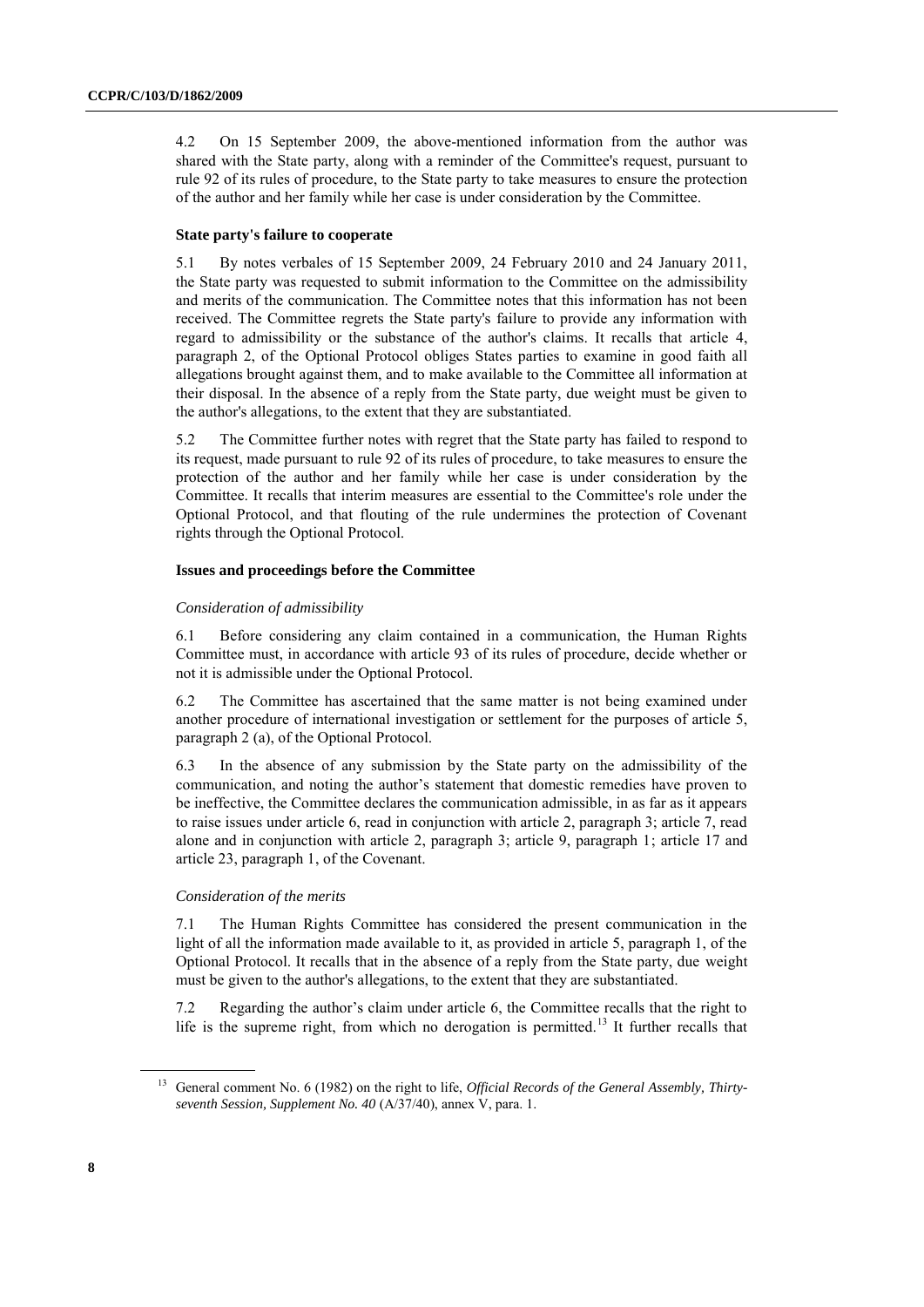States parties have a positive obligation to ensure the protection of individuals against violations of Covenant rights, which may be committed not only by its agents, but also by private persons or entities.<sup>14</sup> The Committee observes that according to the uncontested material at its disposal, the author and her family received a number of direct threats from the police, i.e. agents of the State party, including death threats, seeking to unlawfully coerce them into withdrawing complaints filed by them against police officers. On 20 September 2008, it is reported that the author's husband was shot dead by masked men, three months after two individuals had told the family that they had been instructed by the Negombo police to kill them. After this threat, the author and her husband had filed several complaints, including before the Office of the Deputy Inspector General and the police, but no action was undertaken by the authorities to protect the family. In these circumstances, and taking into account the State party's lack of cooperation, the Committee is of the view that the facts before it reveal that the death of the author's husband must be held attributable to the State party itself. The Committee accordingly concludes that the State party is responsible for the arbitrary deprivation of life of the author's husband, in breach of article 6 of the Covenant.

7.3 As to the claim under article 7, the Committee recalls that the State party has not challenged the evidence submitted by the author to the effect that on 12 November 2007, police officers broke into her residence, beat her husband until he fell to the ground and lost consciousness, hit her with a pistol, punched her 10-year-old son against the wall, hit her daughter with a motorcycle, knocking her to the ground, and later sought to undress her. In the circumstances, the Committee concludes that the author, her husband and their two children were subjected to treatment contrary to article 7 of the Covenant.

7.4 The Committee recalls that criminal investigation and consequential prosecution are necessary remedies for violations of human rights such as those protected by articles 6 and 7 of the Covenant.<sup>15</sup> In the instant case, the Committee observes that the numerous complaints filed by the author have not led to the arrest or prosecution of a single perpetrator. In the absence of any explanation by the State party, and in view of the detailed evidence placed before it, including the identification by name, by the author, of all alleged perpetrators, the Committee concludes that the State party must be held to be in breach of its obligations under article 2, paragraph 3, read in conjunction with articles 6 and 7, to properly investigate and take appropriate remedial action regarding the death of the author's husband, and the ill-treatment suffered by the author and her family.

7.5 Regarding the author's claim under article 9, paragraph 1, the Committee recalls its jurisprudence,<sup>16</sup> and reiterates that the Covenant also protects the right to security of persons outside the context of formal deprivation of liberty. The interpretation of article 9 does not allow a State party to ignore threats to the personal security of non-detained persons subject to its jurisdiction. In the present case, it appears that persons acting in an

General comment No. 31 (2004) on the nature of the general legal obligation imposed on States parties to the Covenant, *Official Records of the General Assembly, Fifty-ninth Session, Supplement No. 40* (A/59/40 (Vol. I)), annex III, para. 8.

<sup>&</sup>lt;sup>15</sup> General comment No. 31 (2004) on the nature of the general legal obligation imposed on States parties to the Covenant, *Official Records of the General Assembly, Fifty-ninth Session, Supplement No. 40* (A/59/40 (Vol. I)), annex III. *See also* communications Nos. 1619/2007, *Pestaño* v. *the Philippines,* Views adopted on 23 March 2010, para 7.2; 1447/2006, *Amirov* v. *Russian Federation,*  Views adopted on 2 April 2009, para. 11.2, and 1436/2005; *Sathasivam* v. Sri Lanka, Views adopted on 8 July 2008, para. 6.4.

<sup>16</sup> Communication No. 195/1985, *Delgado Páez v. Colombia*, Views adopted on 12 July 1990, para. 5.5; communication No. 711/1996, *Dias v. Angola*, Views adopted on 20 March 2000, para. 8.3; communication No. 821/1998, *Chongwe v. Zambia*, Views adopted on 25 October 2000, para. 5.3.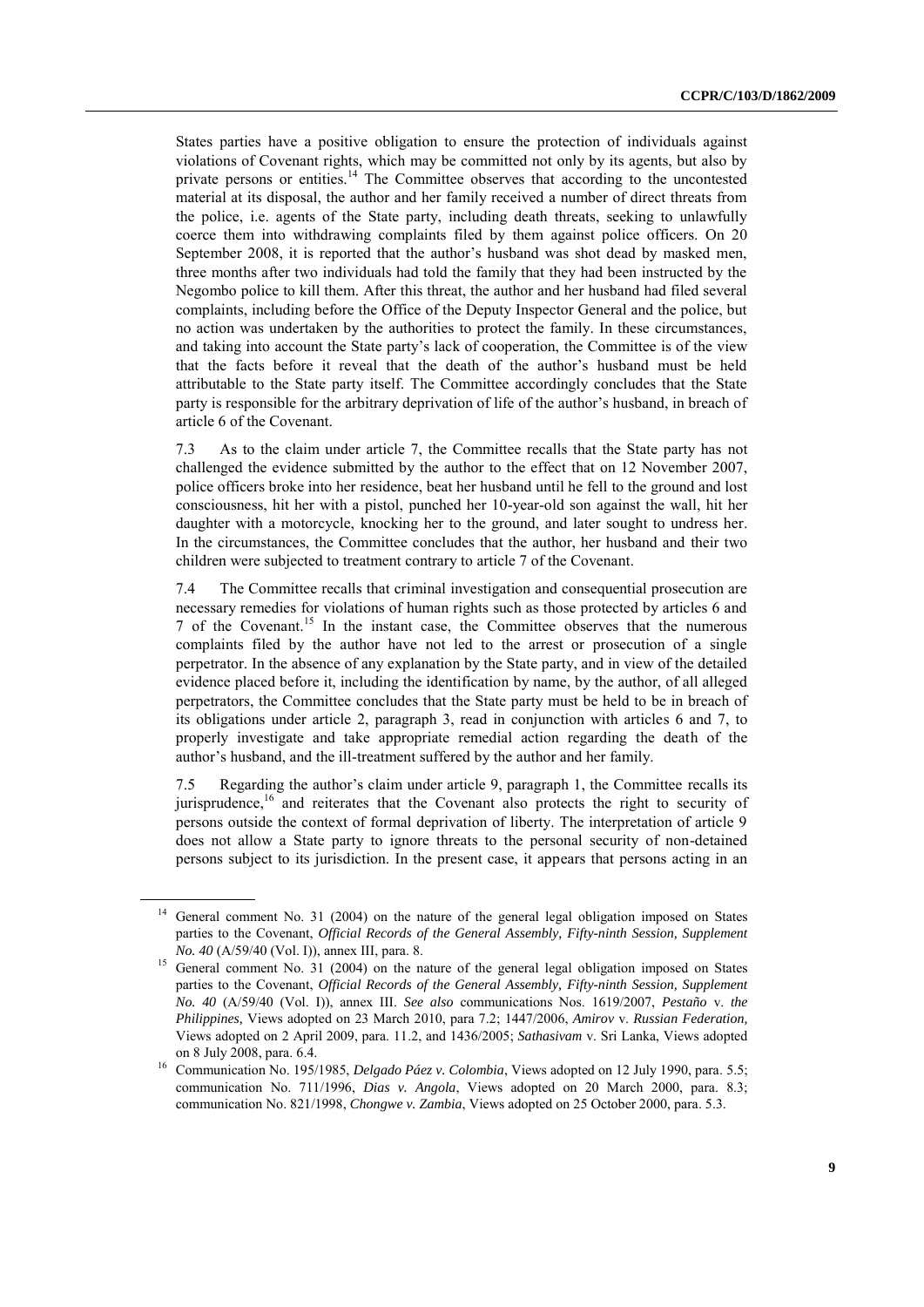official capacity within the Negombo police station have on several occasions threatened the author and her family with death. In the absence of any action from the State party to take reasonable and appropriate measures to protect the author and her family, the Committee concludes that the State party breached the author's and her family's right to security of person, protected by article 9, paragraph 1, of the Covenant.

7.6 The Committee has taken note of the author's contention that police officers harassed her and her family in their home through threatening telephone calls and forced visits, including the severe assault on their home in November 2007, and that subsequently they feared to live in their home and were forced into hiding, and were unable to live a peaceful family life. The Committee also notes the continuing harm resulting from the State party's failure to take any action in response to the Committee's request to adopt interim measures to protect the author and her family. In the absence of any rebuttal by the State party, the Committee concludes that the State party's interference with the privacy of the family home of the author was arbitrary, in violation of article 17 of the Covenant.<sup>17</sup>

7.7 The Committee further takes note of the author's contention of a violation of article 23, paragraph 1, of the Covenant, and finds that the violation of articles 6, 7 and 17, in light of the circumstances of the case, also constitute a violation of these articles read in conjunction with article 23, paragraph 1, of the Covenant.

8. The Human Rights Committee, acting under article 5, paragraph 4, of the Optional Protocol to the International Covenant on Civil and Political Rights, is of the view that the facts as found by the Committee reveal violations by Sri Lanka of article 6, read alone and in conjunction with article 23, paragraph 1, vis-à-vis the author's husband; article 2, paragraph 3, read in conjunction with article 6 and article 7, vis-à-vis the author herself, her husband, and their two children; article 7, read alone and in conjunction with article 23, paragraph 1, vis-à-vis the author, her husband and their two children; article 9, paragraph 1, vis-à-vis the author, her husband and their two children; and article 17, read alone and in conjunction with article 23, paragraph 1, of the Covenant vis-à-vis the author, her husband and their two children.

9. In accordance with article 2, paragraph 3 (a), of the Covenant, the State party is under an obligation to provide the author with an effective remedy, which includes ensuring that perpetrators are brought to justice, that the author and her two children can return to their domicile in safety, and ensure reparation, including payment of adequate compensation and an apology to the family. The State party should also take measures to ensure that such violations do not recur in the future.

10. Bearing in mind that, by becoming a party to the Optional Protocol, the State party has recognized the competence of the Committee to determine whether or not there has been a violation of the Covenant and that, pursuant to article 2 of the Covenant, the State party has undertaken to ensure to all individuals within its territory and subject to its jurisdiction the rights recognized in the Covenant, and to provide an effective and enforceable remedy where a violation has been established, the Committee wishes to receive from the State party, within 180 days, information about the measures taken to give effect to the Committee's Views. The State party is also requested to publish the Committee's Views, and to have them translated into the official languages of the State party, and widely distributed.

<sup>17</sup> *See* communication No. 687/1996, *Rojas García* v. *Colombia,* Views adopted on 3 April 2001, para. 10.3.